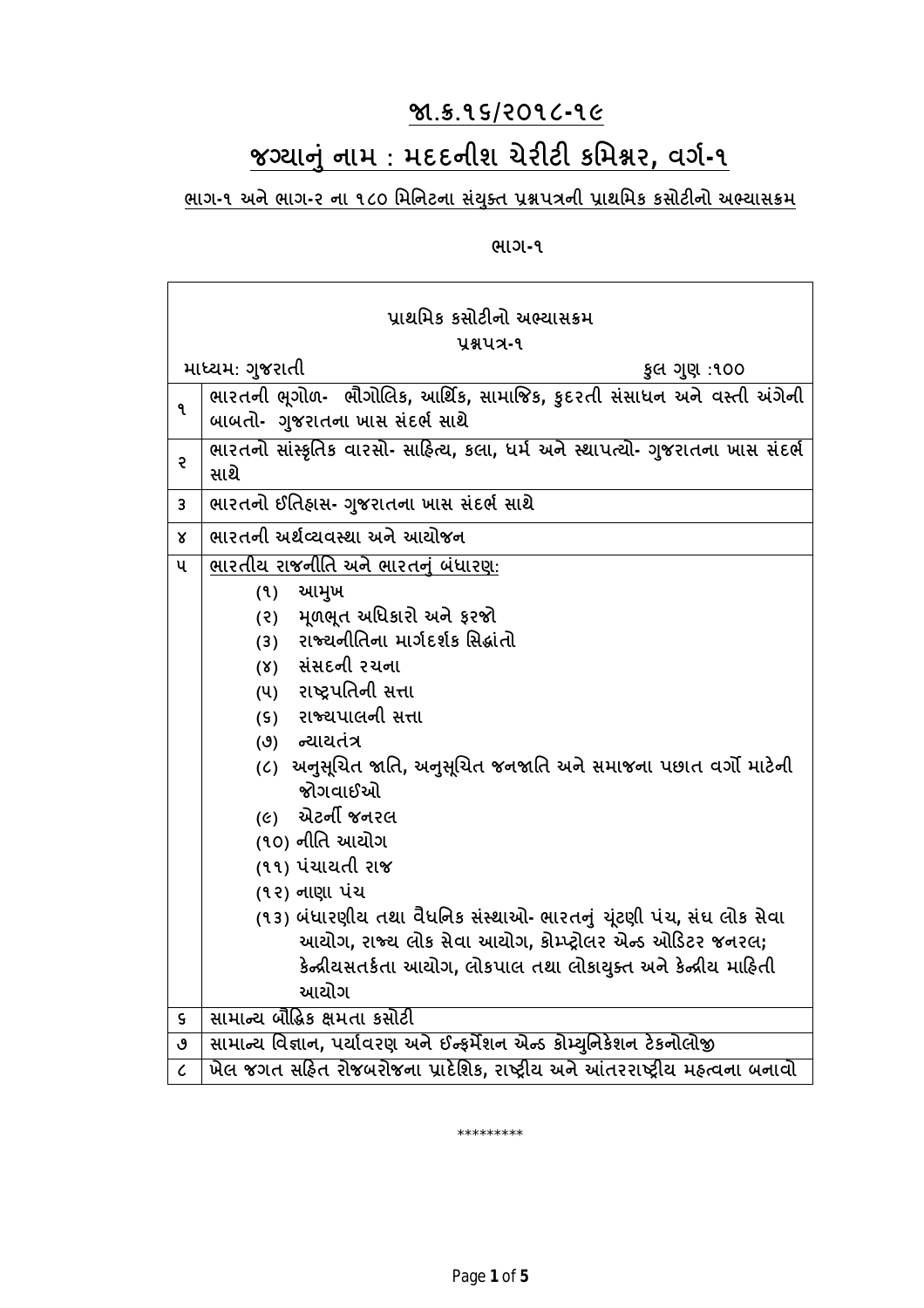### **Advt. No. 16/2018-19**

### **Name of the Post: Assistant Charity Commissioner, Class-I**

**Primary test course of 180-minute composite question paper of Part-I and Part-2**

## **Part-I** Syllabus of Preliminary Test Paper-1 Medium: Gujarati Total Marks- 100 1 Geography of India-Physical, Economic, Social, Natural Resources and population related topics- with special reference to Gujarat 2 Cultural heritage of India-Literature, Art, Religion and Architecturewith special reference to Gujarat 3 History of India with special reference to Gujarat 4 Indian Economy and Planning 5 Indian Polity and the Constitution of India: (1) Preamble (2) Fundamental Rights and Fundamental Duties (3) Directive Principles of State Policy (4) Composition of Parliament (5) Powers of the President of India (6) Powers of Governor (7) Judiciary (8) Provisions for Scheduled Castes, Scheduled Tribes and backward classes of the society (9) Attorney General (10) NITIAayog (11) Panchayati Raj Institutions (12) Finance Commission (13) Constitutional and Statutory Bodies: Election Commission of India, Union Public Service Commission, State Public Service Commission, Comptroller and Auditor General; Central Vigilance Commission, Lokpal and Lokayukta, Central Information Commission 6 General Mental Ability 7 General Science, Environment and Information & Communication

Technology 8 Daily events of Regional, National and International Importance including Sports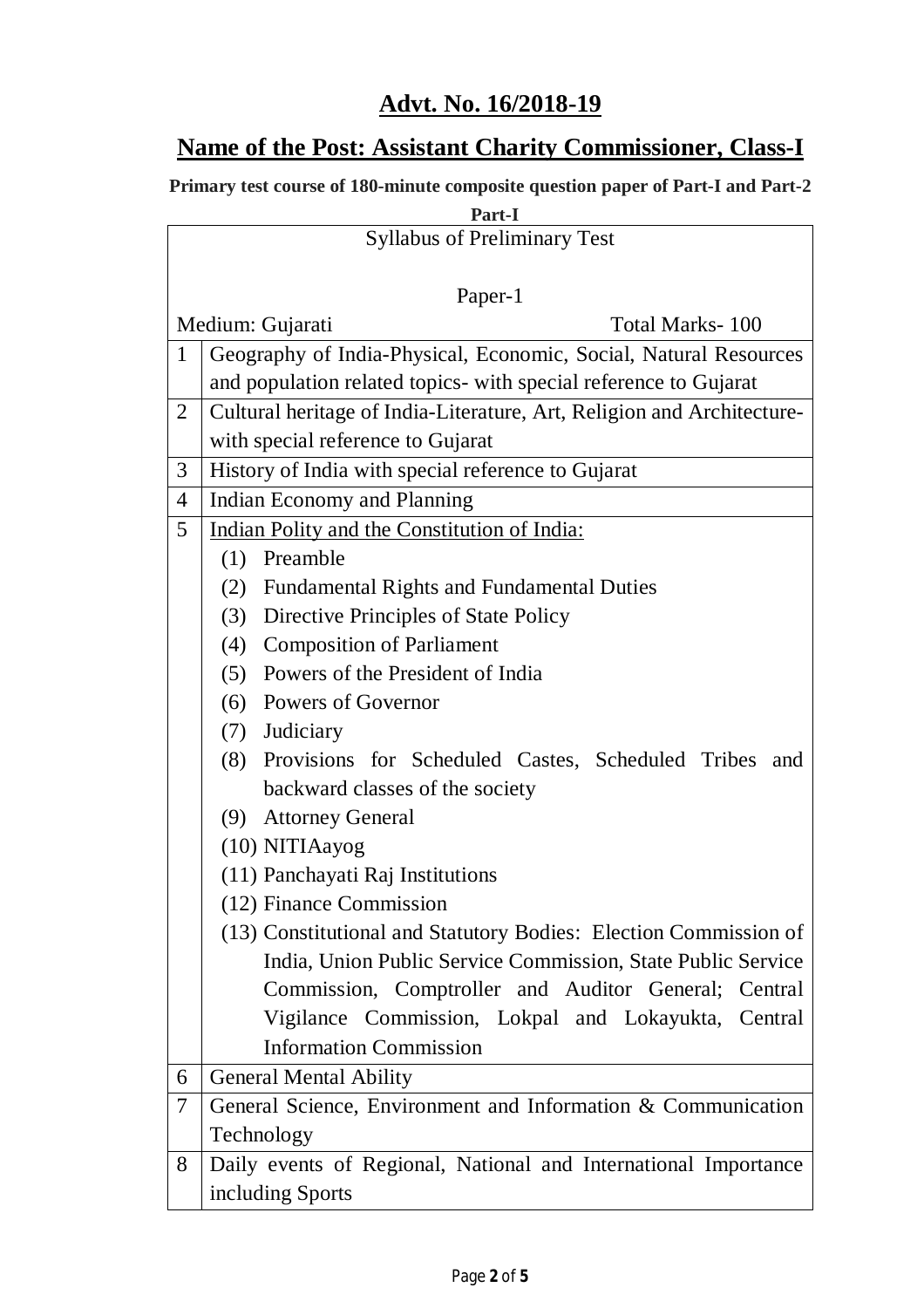# **Advt. No. : 16/2018-19 Syllabus for the Preliminary Test for the Recruitment of Assistant Charity Commissioner, Class I**

## **PART- II (SUBJECT RELATED SYLLABUS)**

Total Question: 200 Total Marks : 200 Medium: English

#### **1. Constitutional Law of India**

Essential Features of Indian Constitution, Preamble, Fundamental Rights and Duties, Directive Principles of State Policy, Judiciary Executive, Parliament and State Legislatures, Union State Legislative Relations, Emergency Provisions, Amendment of the Constitution, Types of Writ, Writ Jurisdiction. Role of Election Commission in Democratic Process.

#### **2. Nature and Sources of Law**

Legal Concepts—Right, Duty, Ownership, Possession and Person, Judicial Process—Application of Doctrine of Precedent of India, Judicial Contribution in Bringing Social Changes, Law and Morality.

#### **3. Legal Theory**

Nature and Sources of Law, Positivism, Natural Law Theory, Sociological Jurisprudence, Theories of Punishment, Rights and Duties, Nature, Scope and Importance of Administrative Law, Principles of Natural Justice, Administrative Discretion and its control, Judicial Review of Administrative Action—Writ Jurisdiction, Lokpal and Lokayukta. Prepare Appeal/Revision Proposal on given facts.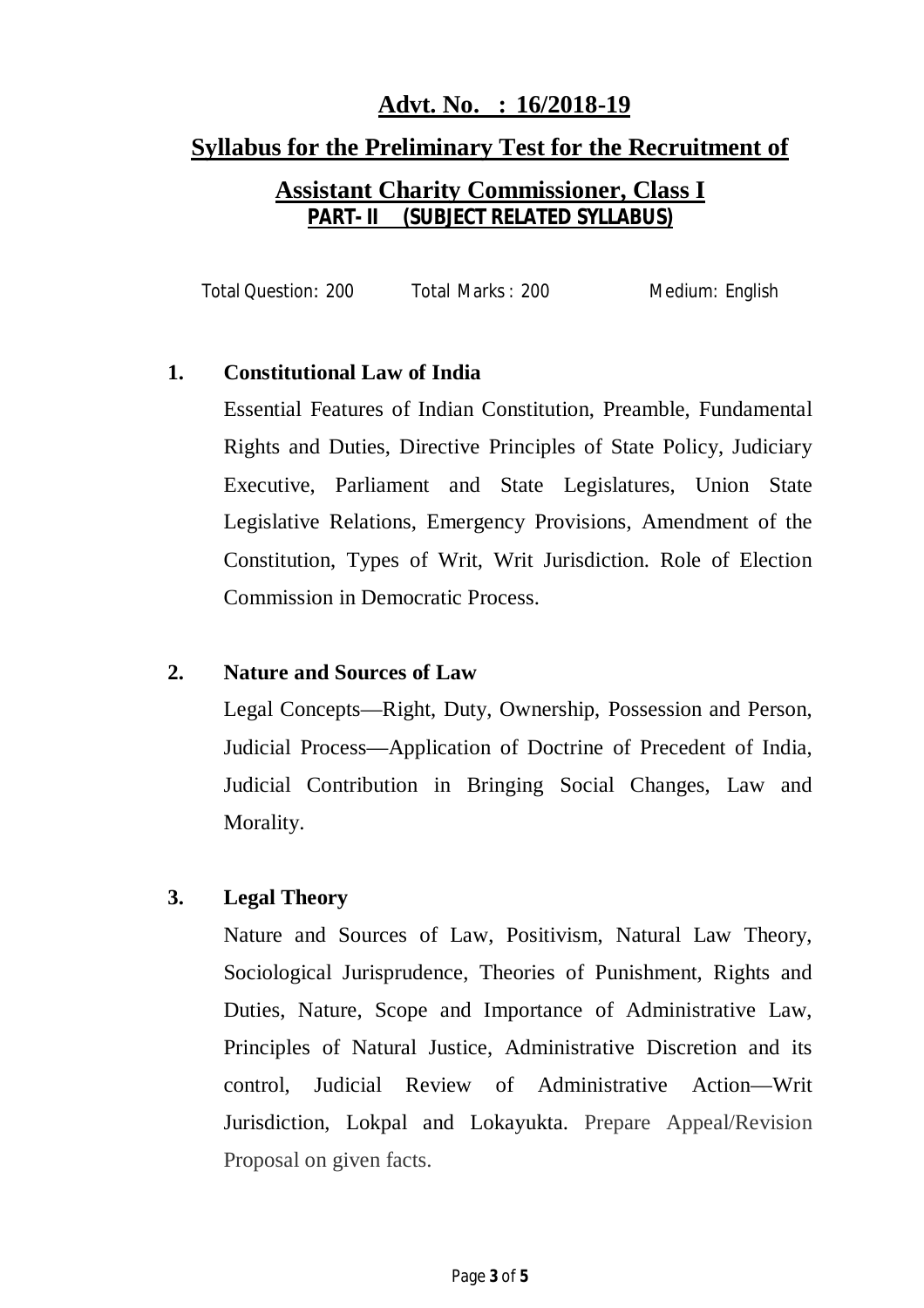#### **4. Public International Law**

Nature of International Law and its sources, Concept of sovereignty and its relevance today, Recognition of States and Governments, Extradition, Asylum, Nationality and Status of Refugees, International Court of Justice, United Nations, Settlement of International Disputes, Human Rights.

#### **5. Law of Crimes—General Principles**

Nature and Definition of Offence, General Exceptions Common Intention and Common Object, Criminal Attempt, Conspiracy and Abetment, Offences against Women.

#### **6. Law of Contracts—General Principles**

Essentials of a valid contract, Offer, acceptance and consideration, Capacity to Contract—Minor's contract, Elements vitiating contract—mistake, fraud, misrepresentation, public policy, coercion, undue influence, frustration of contract, Remedies for breach of contract—Damages. Laws related to sales or transfer of property.

#### **7. Law of Torts**

Foundation of Tortuous Liability, General Defences to an action of Torty, Vicarious Liability, Remoteness of Damages, Contributory Negligence, Absolute and Strict Liability.

#### **8. Labour Law**

Concepts—Industry, Industrial Dispute and Workman. Trade Unions-Rights and Immunities of Registered Trade Union; Registration and its advantages. Methods for Settlement of Industrial Disputes under